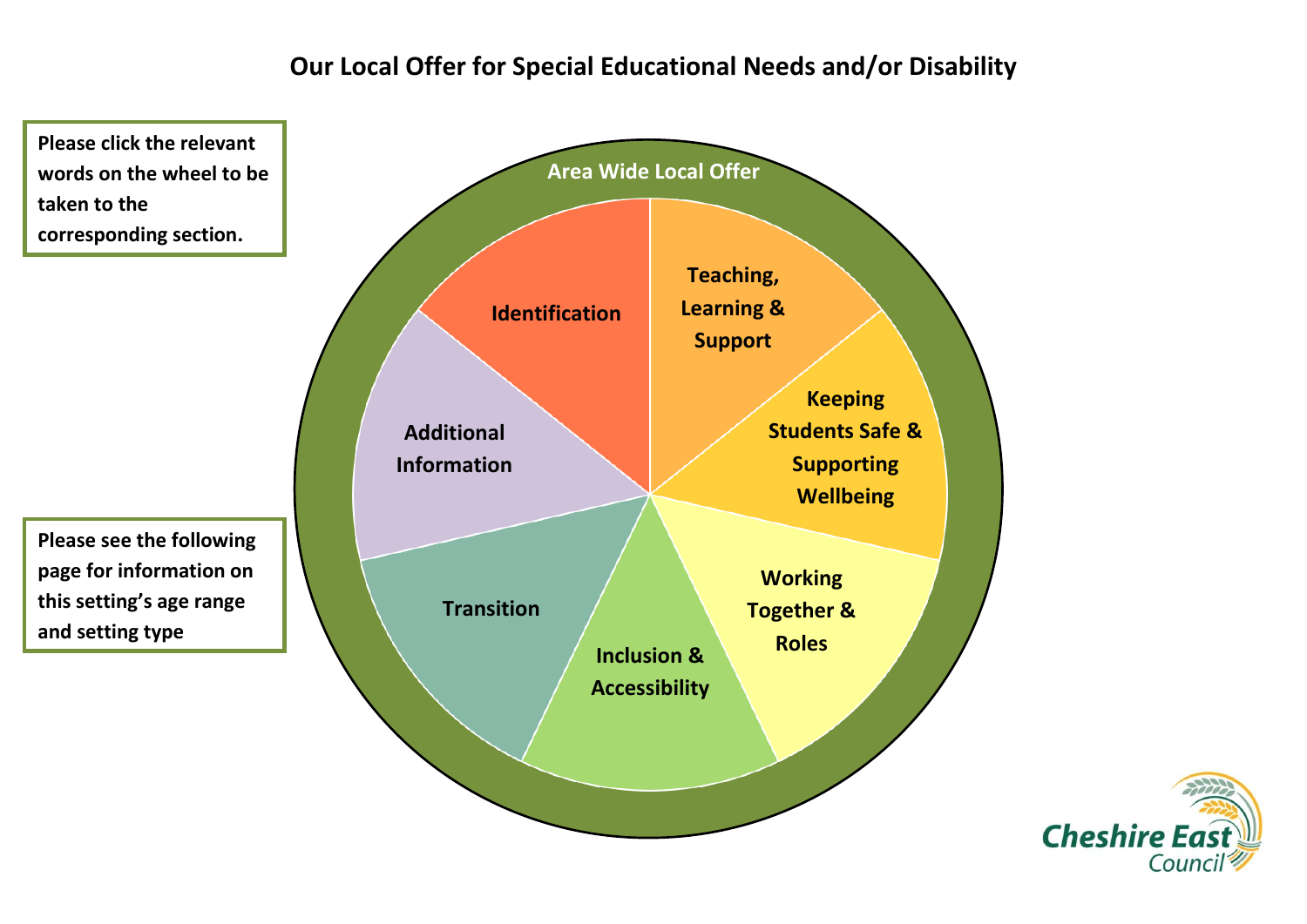

| Click here to return to the front page -----------------------                                            |                                                                                                   |                                                                                                                                                                                                                                  |                                                          |                                                                            |                |                             |  |
|-----------------------------------------------------------------------------------------------------------|---------------------------------------------------------------------------------------------------|----------------------------------------------------------------------------------------------------------------------------------------------------------------------------------------------------------------------------------|----------------------------------------------------------|----------------------------------------------------------------------------|----------------|-----------------------------|--|
| Name of<br><b>Setting</b>                                                                                 | Nether Alderley Primary School                                                                    |                                                                                                                                                                                                                                  |                                                          |                                                                            |                |                             |  |
| <b>Type of</b><br><b>Setting</b><br>(tick all that<br>apply)                                              | $\overline{\triangledown}$ Mainstream<br>$\Box$ Early Years<br>$\overline{\mathbf{M}}$ Maintained | $\Box$ Resourced Provision<br>$\overline{\mathbf{v}}$ Primary<br>$\Box$ Academy                                                                                                                                                  | $\Box$ Special<br>$\Box$ Secondary<br>$\Box$ Free School | $\Box$ Post-16<br>$\Box$ Independent/Non-Maintained/Private                | $\Box$ Post-18 | $\Box$ Other (Please Specif |  |
| <b>Specific</b><br>Age range                                                                              | $4 - 11$                                                                                          |                                                                                                                                                                                                                                  |                                                          |                                                                            |                |                             |  |
| <b>Number of</b><br>places<br>Which<br>types of<br>special<br>educational<br>need do<br>you cater<br>for? | 105<br>$\overline{\mathbf{v}}$                                                                    | We are an inclusive mainstream setting catering for<br>children and young people with a wide range of needs<br>who are able to demonstrate capacity for accessing the<br>mainstream curriculum with differentiation and support. |                                                          | $\Box$ We are an inclusive setting that offers a specialism/specialisms in |                |                             |  |

Each section provides answers to questions from the Parent/Carer's Point of View. The questions have been developed using examples from Pathfinder authorities, such as the SE7 Pathfinder Partnership, in conjunction with questions from Cheshire East parent carers.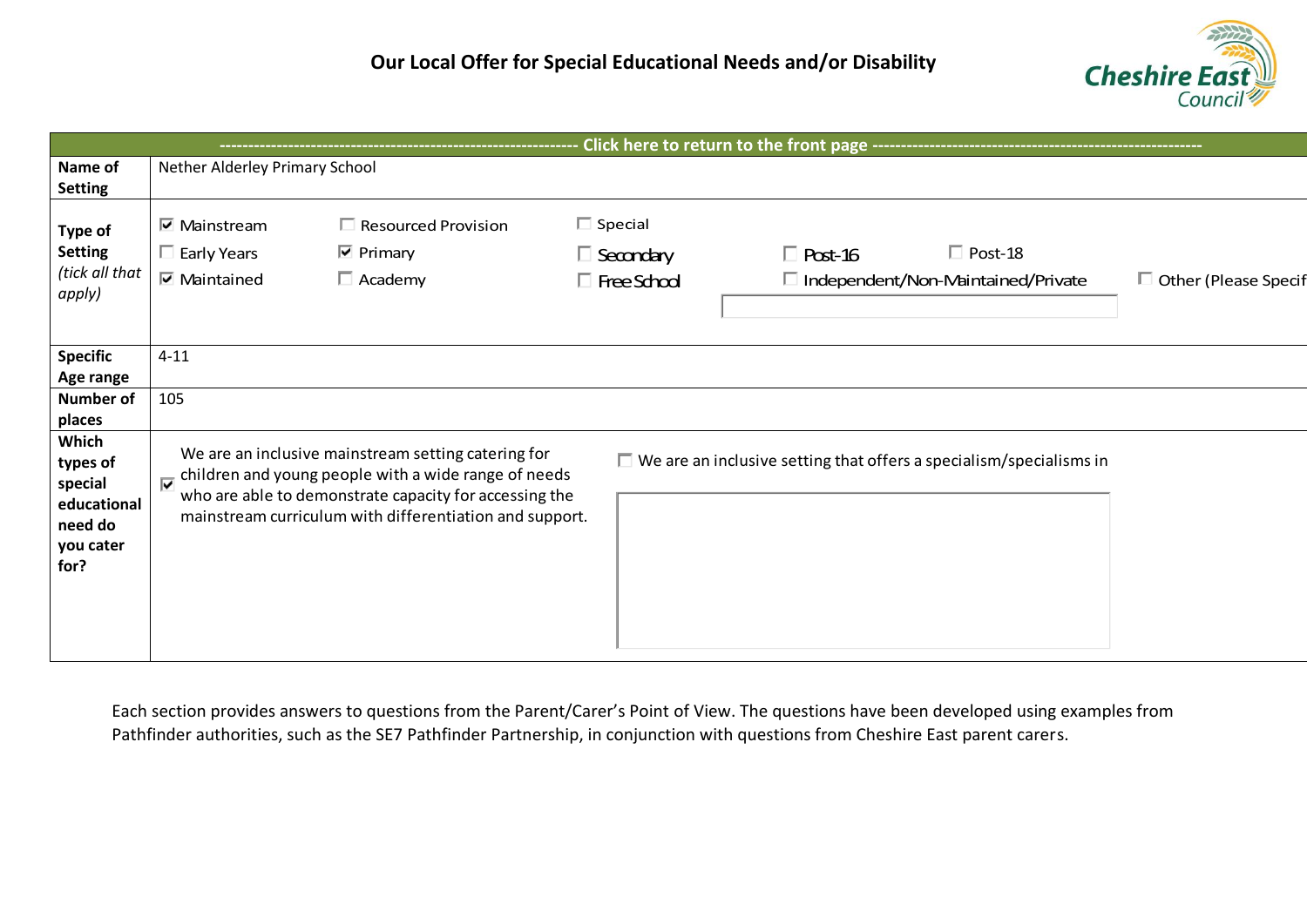## **Our Local Offer for Special Educational Needs and/or Disability**



The requirements for the SEN Information Report have been incorporated into this document, based on the latest draft version of *the Special Educational Needs (Information) Regulations* (correct as of May 2014).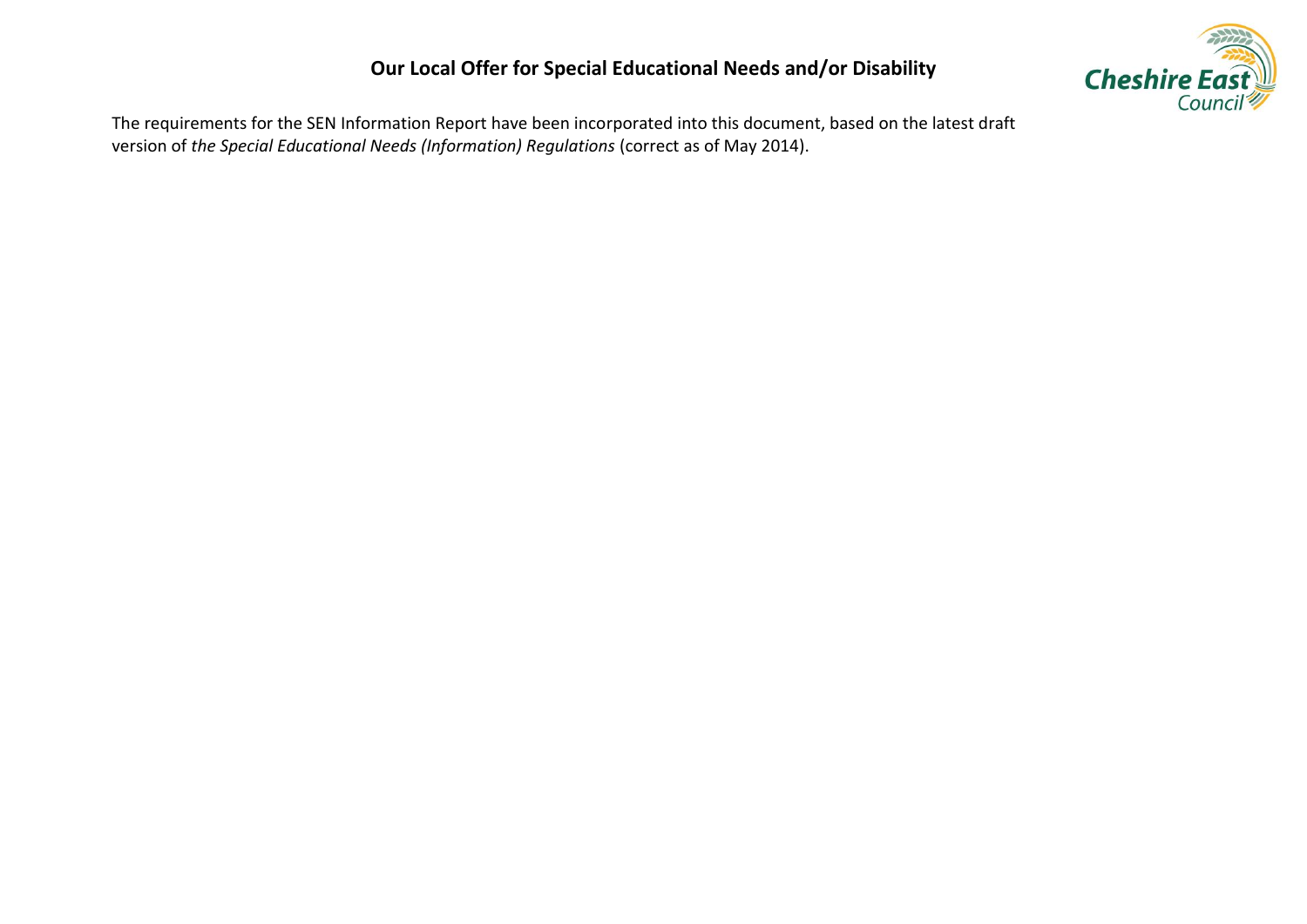

## **Questions from the Parent/Carer's Point of View:**

## Click here to return to the front page ----------

#### <span id="page-3-0"></span>**Identification**

**How will you know if my child or young person needs extra help?** 

Children are identified as early as possible through a rigorous system of on–going assessment. These may be academic assessments raising concerns about progress compared with age related expectations. They are also expressions of concern over speech and language progress, behaviour or emotional well-being, which are highlighted by staff. We have links with staff trained to identify and work with children with specific difficulties such as dyslexia, dyspraxia and autism. Any needs identified by teachers or teaching assistants are passed to the Special Educational Needs Coordinator (SENCO) and specific interventions are put in place.

## **What should I do if I think my child or young person needs extra help?**

If you have a concern about your child, you should initially contact their class teacher to arrange a meeting (after school). They may pass your concern to the SENCO to support and advise. The SENCO team of Elizabeth Greenwood and Richard Craven, can be contacted by telephone any afternoon and also by email [\(head@netheralderley.cheshire.sch.uk](mailto:head@netheralderley.cheshire.sch.uk) or [egreenwood@netheralderley.cheshire.sch.uk](mailto:egreenwood@netheralderley.cheshire.sch.uk)**)**

## **Where can I find the setting/school's SEND policy and other related documents?**

Our SEND Policy can be found here: www.netheralderley.cheshire.sch.uk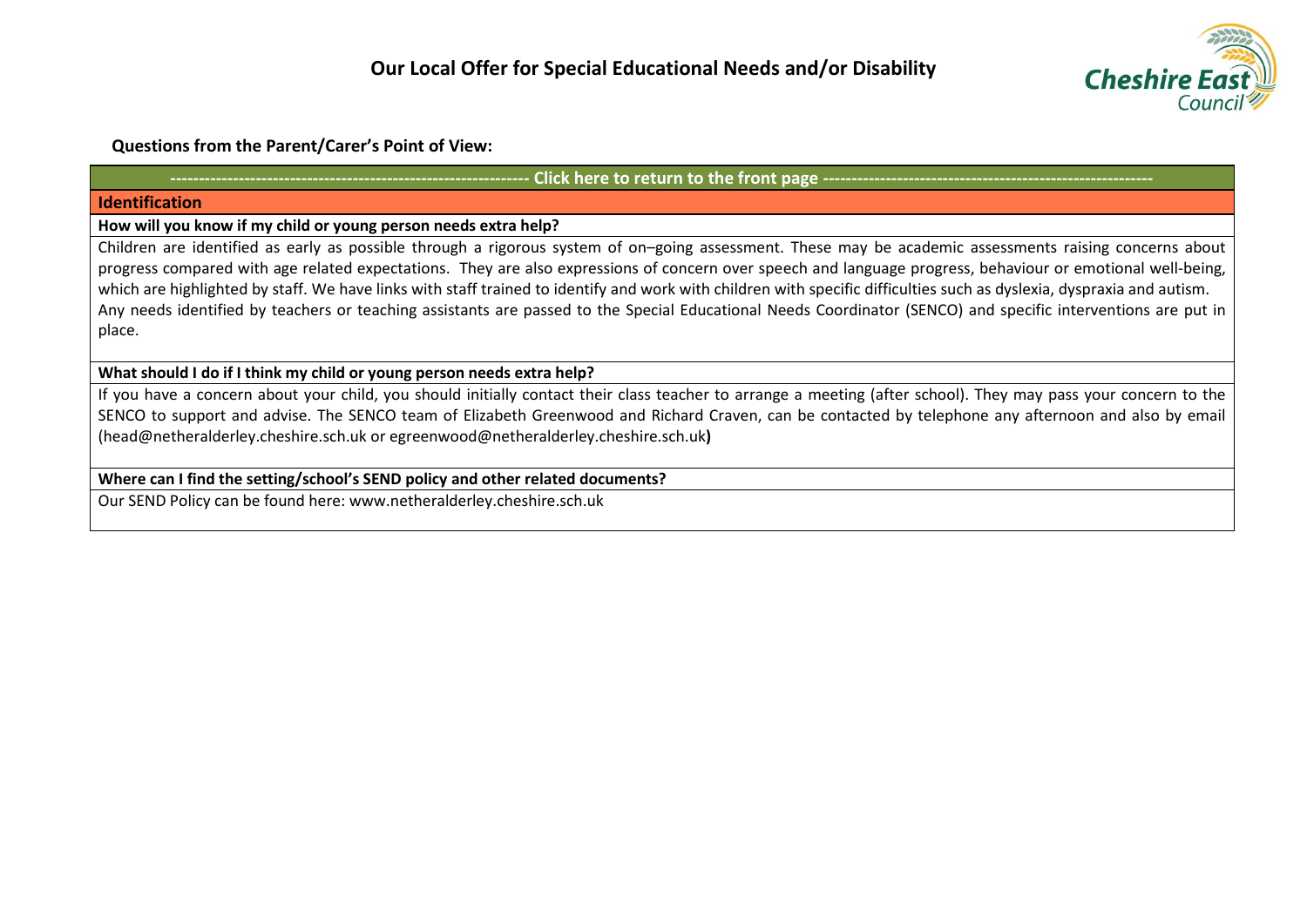

<span id="page-4-0"></span>

| ------------ Click here to return to the front page -----------                                                                                                                                                          |  |  |  |  |  |  |  |
|--------------------------------------------------------------------------------------------------------------------------------------------------------------------------------------------------------------------------|--|--|--|--|--|--|--|
| <b>Teaching, Learning and Support</b>                                                                                                                                                                                    |  |  |  |  |  |  |  |
| How will you teach and support my child or young person with SEND?                                                                                                                                                       |  |  |  |  |  |  |  |
| school<br>Cheshire<br>Offer:<br>The<br>teaches<br>pupils<br>with<br><b>SEND</b><br>the<br>Wide<br>in<br>accordance<br>with<br>East<br>Area                                                                               |  |  |  |  |  |  |  |
| https://www.cheshireeast.gov.uk/children_and_families/special_educational_needs/local_offer.aspx                                                                                                                         |  |  |  |  |  |  |  |
| It is our aim to give all children the opportunity to access appropriate learning opportunities in an inclusive manner. Our first priority is the provision of high                                                      |  |  |  |  |  |  |  |
| quality class teaching, differentiated to meet the needs of all our learners. This ensures that the level of support and challenge is tailored to their needs. Within                                                    |  |  |  |  |  |  |  |
| the class, a range of approaches will be used to allow each child to achieve their potential. These might include alternative forms of recording work, visual                                                            |  |  |  |  |  |  |  |
| prompts, small group or individual teaching. Class teachers and support staff receive regular professional development in order to ensure they understand a                                                              |  |  |  |  |  |  |  |
| range of teaching strategies. We encourage children to reflect on how best they learn as individuals and to identify what they need to learn next to make                                                                |  |  |  |  |  |  |  |
| progress.                                                                                                                                                                                                                |  |  |  |  |  |  |  |
| The school has a wide range of intervention programmes available to support children who require further support. Some of these interventions are published                                                              |  |  |  |  |  |  |  |
| or commercially available packages of support, such as Power of One, Power of Two, Toe by Toe, Nessy, Phonological Awareness Training, Write from the Start.                                                             |  |  |  |  |  |  |  |
| Others are bespoke/personalised approaches based on best practice guidance, for example social support groups. On occasion, we might include a child in an                                                               |  |  |  |  |  |  |  |
| additional mathematics or English support group taught by a teacher.                                                                                                                                                     |  |  |  |  |  |  |  |
| For those with significant or complex needs, with the permission of parents, the school will seek the advice of a specialist: a Speech and Language Therapist, a                                                         |  |  |  |  |  |  |  |
| Play therapist, an Occupational Therapist or an Educational Psychologist. This may be through local cluster advice forums or through visits and sessions held in                                                         |  |  |  |  |  |  |  |
| school. In some cases, these specialists might hold sessions in school time or alternatively parents may be required to take their child to an alternative local                                                         |  |  |  |  |  |  |  |
| venue.                                                                                                                                                                                                                   |  |  |  |  |  |  |  |
| Where additional levels of support are required, a provision map is created, which will detail what and when the additional support is being delivered. We also                                                          |  |  |  |  |  |  |  |
| monitor the impact of the support. Parents will be fully involved in discussions over what support we plan to provide for their child, why we consider it to be                                                          |  |  |  |  |  |  |  |
| appropriate and the progress made. Some children may have Education Heath Care Plans in place that give greater detail of the way in which other agencies<br>may be working with the school to meet their child's needs. |  |  |  |  |  |  |  |
|                                                                                                                                                                                                                          |  |  |  |  |  |  |  |
| How will the curriculum and learning environment be matched to my child or young person's needs?                                                                                                                         |  |  |  |  |  |  |  |
| All teachers are responsible and accountable for meeting the needs of the learners in their classes. Where pupils have SEND, all teachers will be aware of the                                                           |  |  |  |  |  |  |  |
| pupil's areas of strength and weaknesses, and will make every effort to tailor their teaching approaches to meet their needs. The teachers regularly discuss pupil                                                       |  |  |  |  |  |  |  |
| well-being and progress. Additional support will be provided in subjects where a child's difficulties are a barrier to learning. For example, word banks or scaffolds                                                    |  |  |  |  |  |  |  |
| may be used outside of English lessons if literacy difficulties will impact on access to the curriculum in other subjects.                                                                                               |  |  |  |  |  |  |  |
| We use a password protected, assessment system, which highlights pupils with SEND and medical needs. This is maintained in class groups and also in set groups                                                           |  |  |  |  |  |  |  |
| so that all teachers have access to information about those they teach. Information about individual pupils with SEND is shared with supply staff via a brief record                                                     |  |  |  |  |  |  |  |
| sheet. There are always other staff available to support supply teachers in quickly understanding the strengths and weaknesses of individual children.                                                                   |  |  |  |  |  |  |  |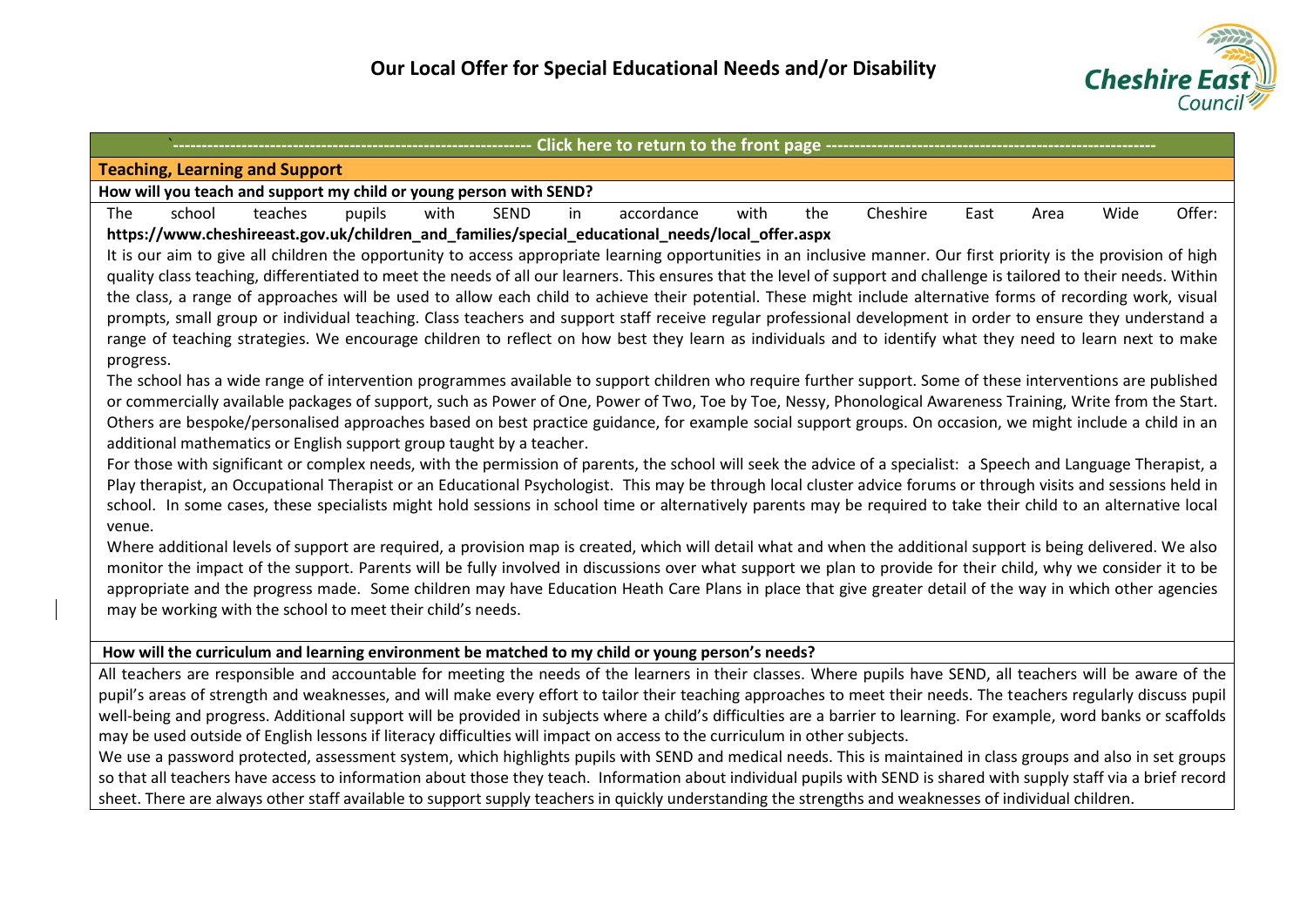

#### **Teaching, Learning and Support**

Where learners are working at an attainment level below that of their peer group, teachers adapt teaching to ensure that gaps in learners' knowledge are covered, for example by re-visiting objectives covered in previous year groups. We have mixed age classes, which means teachers are skilled in planning for a range of ability levels.

We aim to encourage independence in all learners and this is promoted by ensuring that tasks are matched as far as possible to the strengths of the learners. Our school believes strongly in using paired and group work to allow children to construct their own learning and resolve their own problems.

For those learners who require a more specialist approach to learning, class teachers are encouraged to discuss approaches to differentiation with the school SENCO. Our SENCO attends the regular meetings of the specialist local cluster consultations e.g. Cheshire East Autism Team, Educational Psychologist. This allows professional discussion about an individual child's difficulties and needs, and a swift implementation of an improved plan.

All additional provision for pupils with SEND is overseen by the school SENCO and the Head teacher. Children's progress is monitored and all the teachers involved in the child's education meet on a termly basis to consider the child's next steps.

## **How are the setting, school, or college's resources allocated and matched to children or young people's needs?**

In order to ensure that quality first teaching approaches, which are the first wave of provision for learners with SEND, are used fully in each classroom, a proportion of the SEND budget is spent on class based provision. This might take the form of additional physical resources in classrooms e.g. writing slopes, alternative seating and dyslexic-friendly resources e.g. coloured paper/overlays. For those requiring other types of provision, funding is used to provide adult support for groups within a class or to deliver intervention programmes. The funding is also used to purchase new interventions, which may include computer based resources. In some cases it might also be used to provide access to specialists such as a Play Therapist. Funding is matched to the provision required to enable pupils to achieve specified outcomes (i.e. an outcome identified in discussion with teachers and parents or on Education Heath Care Plans). The SEND budget is the responsibility of the Head teacher and SENCO and regular discussion and monitoring takes place to ensure that resources are allocated appropriately and costed efficiently.

**How is the decision made about what type and how much support my child or young person will receive? Who will make the decision and on what basis?**

The school possesses a range of equipment and facilities to support pupils with SEND and the school SENCO makes strategic decisions about the allocation of these resources based on the needs of pupils. Additional resources are bought as and when required. Where more specialist personalised equipment is required (e.g. specialist seating, mobility aids), the school SENCO liaises with the relevant external advisory service (e.g. occupational therapy) to seek advice on the best options for the procurement of these. Parents will be involved wherever possible in these discussions.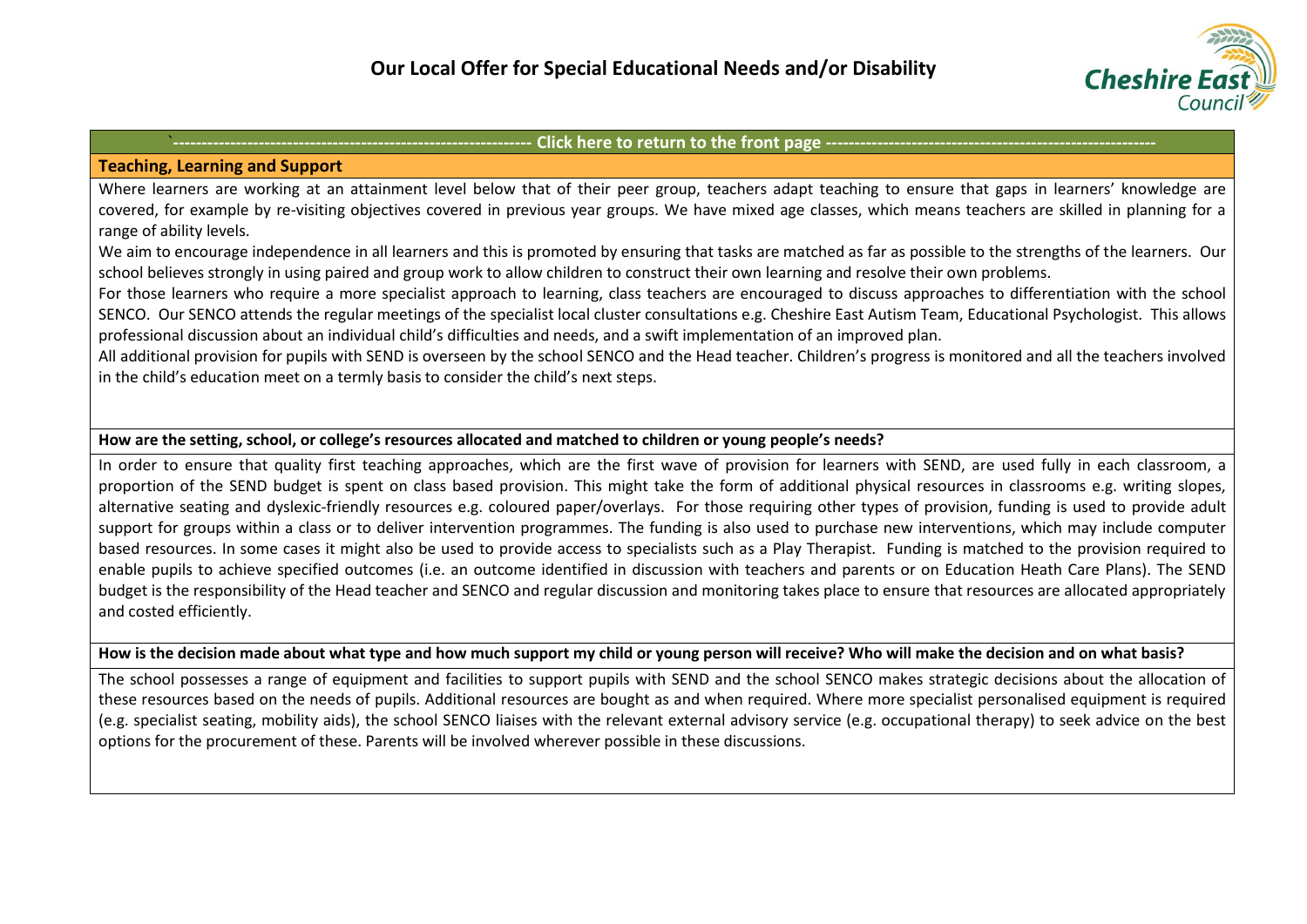

#### **Teaching, Learning and Support**

#### **How will you and I know how my child or young person is doing and how will you help me to support their learning?**

All school staff have high expectations for all learners. Monitoring of progress takes place on a day to day basis by teachers, and at regular agreed assessment points. The teachers will quickly identify areas in which a child's progress is falling behind. For some learners with the most significant needs, more frequent contact with families takes place, for example through informal conversation as the child is picked up after school or sometimes in home-school books. Formal monitoring of progress takes place termly. Teachers will contact parents and carers if a cause for concern is raised. This is in addition to parents' evenings which are offered each term, and the annual school report which is sent home in the summer term. For learners with SEND, personal provision plans will be discussed with parents at parent-teacher meetings, and for those with Education Health Care Plans an annual review will be held. Parents are welcome to seek additional appointments to discuss their child's progress as required. Class teachers are not always available at the end of each school day due to clubs and other school duties, so parents are asked to ring or email to make an appointment. This ensures quality time is given to these discussions. In addition, the school's Family Support Worker can also be seen by appointment.

## **How does the setting, school or college consult with and involve children and young people with SEND in planning and reviewing their education?**

Every effort is made to ensure that the opinions, thoughts and feelings of our pupils are at the heart of the decisions made about their education. Pupil's opinions are sought at a level which is accessible to the individual. For some learners, this might mean that they are supported to attend meetings with professionals, for others this might mean enabling them to contribute to meetings without actually attending (e.g. opinions expressed via written or scribed means). Younger or less able children are given the opportunity to contribute their ideas in discussions, which take place with a familiar adult who acts as an advocate for them at any meetings. Often this will be a teaching assistant or their class teacher. We recognise that there is sometimes a need to protect a pupil's self-esteem, and that it may not always be appropriate to highlight to the pupil the range of their difficulties. In these circumstances, pupil involvement is carefully planned with those who know the pupil best, i.e. families and those working closely with them from external agencies.

## **How does the setting/school/college assess and evaluate the effectiveness and sufficiency of its arrangements and provision for children and young people with SEND?**

The school's SENCO, along with the Head teacher and other members of the leadership team, undertake regular monitoring of pupil progress and of the effectiveness of provision. The school works closely with a cluster of schools which enables opportunities for shared monitoring and provides support for senior leaders in undertaking rigorous monitoring. The success of intervention programmes in school is monitored carefully to ensure that they provide high quality outcomes and remain good value for money. The individual opinions of pupils and parents regarding the effectiveness of support are sought through questionnaires. The responses are collated by the SENCO and used to inform decisions about future provision. Parents are able to request a response from the SENCO in response to any issues raised.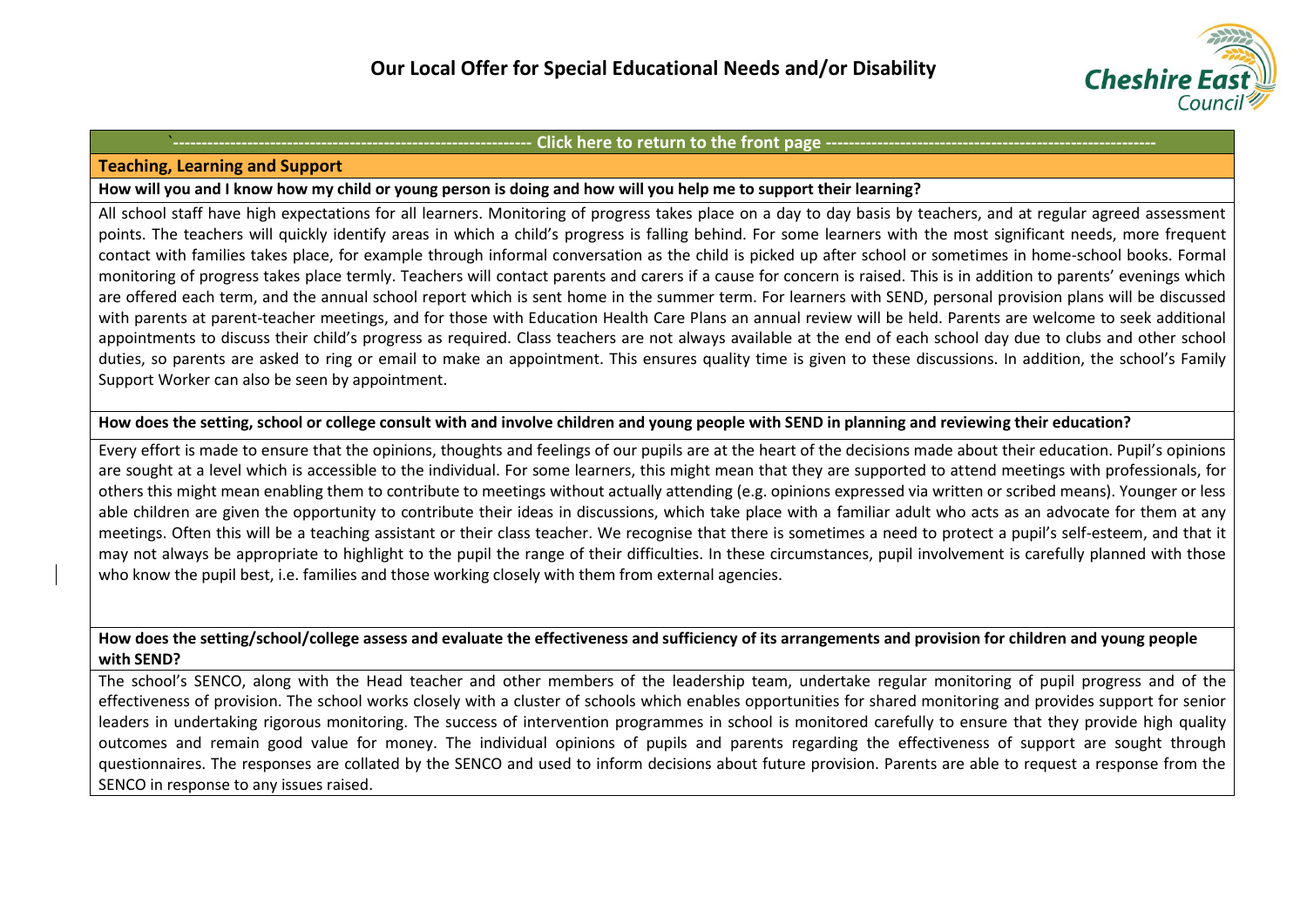

#### **Teaching, Learning and Support**

## **- Click here to return to the front page ---**

## <span id="page-7-0"></span>**Keeping Students Safe and Supporting Their Wellbeing**

#### **How do you ensure that my child or young person stays safe outside of the classroom?**

Pupil safety is taken very seriously. Information about pupils with SEND is communicated to relevant school staff via their support plan, which outlines any areas which could pose a risk to the pupil. Informal discussions are also of high importance. Where risks are identified, measures are taken to limit these, for example supervising a child more closely during the transition between class and care-giver at the end of the day. In some cases a risk assessment will be completed to ensure specific events or behaviours are dealt with consistently and safely. A handling plan may also be put in place if the child may need regular physical support from an adult. These will be shared with the parents and regularly reviewed. Where necessary alternative arrangements for the most "risky" times of the day are made, for example supervision in the canteen, or for off-site events such as trips or residential visits.

## **What pastoral support is available to support my child or young person's overall well-being?**

## **PASTORAL**

 $\blacksquare$ 

We recognise that pupils with SEND can experience a range of social and emotional issues. As well as a whole school focus on social and emotional wellbeing through our PHSE teaching, we offer a range of interventions (both commercially published and bespoke) to address specific issues as they arise. For some pupils, social and emotional factors can be complex, and therefore we seek to ensure that the provision we offer in this regard is highly personalised, and is generated through discussion with pupils and their families.

## **FRIENDSHIPS**

All children in school are supported to develop relationships with their peers. We also offer a range of personalised social skills activities and bespoke interventions to support groups or individuals.

## **PEER / SIBLING SUPPORT**

It is sometimes appropriate for us to offer support to the peer groups / siblings of pupils with SEND. This will be decided in conjunction with parents. This is often the provision or facilitating of access to additional opportunities, which are limited due to the inclusion of the child with SEND.

## **BULLYING**

The school holds a clear position on bullying, and all pupils are taught to distinguish bullying from isolated acts of unkindness. There are a range of assemblies and whole school events linked to anti bullying. Class teachers are vigilant in monitoring the children's behaviour for indications of bullying. Where bullying is suspected or reported, personalised support measures are put in place for both victims and bullies, which take into account the needs of all the pupils involved.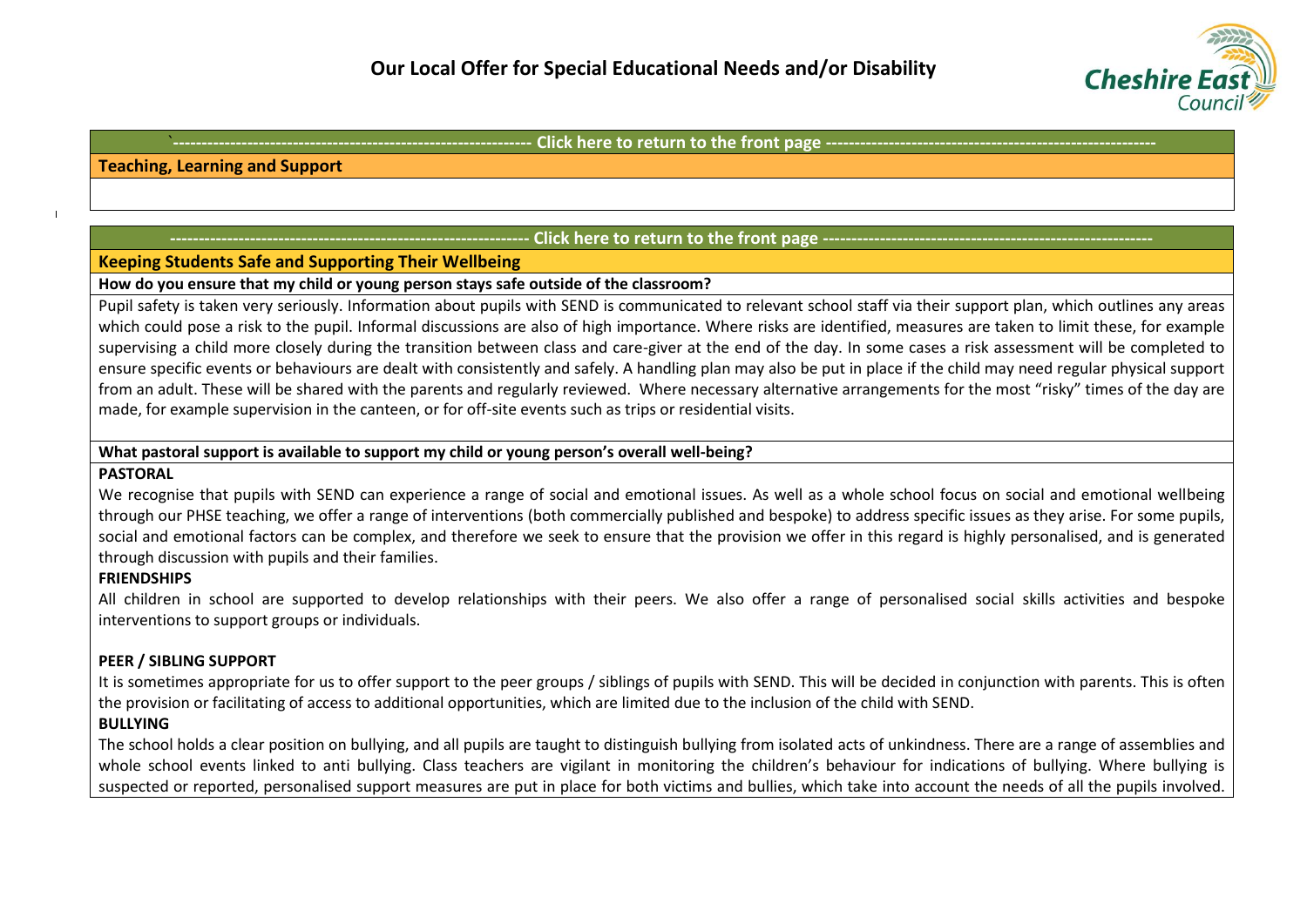

## **Keeping Students Safe and Supporting Their Wellbeing**

Incidents of bullying are logged and actions are recorded. Parents of both parties are kept informed.

The school is vigilant in monitoring on-line bullying. Visitors such as the NSPCC make the children aware of who outside of school is available to talk to. Our local Police Community Support Officer speaks to our children in assembly and helps to educate them about e-safety.

## **How will the setting, school or college manage my child or young person's medicine or personal care needs?**

## **MEDICATION**

We are aware that some children with SEND also have medical or personal care needs which require attention during the school day, including the administration of medication. Our usual protocol for the administration of medication is that, following signed parental consent, a member of staff will safely store the medication and arrange to administer it at the agreed time. Medication is kept in a fridge in the staffroom. A record sheet is signed by the staff member who administered the dose. The same person will arrange to return and then collect the medication each day from the school office/parent.

In some cases a pupil's medication may be more appropriately stored and administered in their classroom (e.g. asthma inhalers, epi-pens, epilepsy rescue medication etc.). When this is applicable, a clearly identifiable safe place in the classroom is chosen, and the location of the medication is detailed on the pupil's pen portrait. Staff complete an annual risk assessment for their classrooms, and record where any such medication is kept.

## **TOILETING**

Staff in school are experienced in supporting pupils to become independent in their toileting, and we would seek in the first instance to support toilet training programmes in place at home. Where toilet training is not appropriate, pupils are encouraged to take as much responsibility as possible for their toileting, and are encouraged to take as active a role as they can. Pupils with limited verbal communication skills are provided with a range of tools to help them communicate toilet needs. For those pupils who wear nappies or continence pads, we request that parents provide us with the appropriate equipment as well as a spare change of clothes in case of accidents. We work closely with families and where appropriate seek the advice of the continence service when meeting pupil's toileting needs.

## **PRIVACY AND DIGNITY**

For some of our pupils it is most appropriate for medical care to take place in private and arrangements for this are made based on the context of the pupil's needs. For other pupils, medical care might take place within the daily routine of the classroom. Where this occurs, close adult supervision is maintained to ensure the safety and dignity of all pupils.

For those pupils with toileting needs, every care is taken to ensure the pupil's dignity, particularly in the case of older pupils. We have an Intimate Care Policy which can be viewed at **www.netheralderley.cheshire.sch.uk.**

## **SHARING OF MEDICAL INFORMATION**

At the start of each academic year, parents are asked to update us on any changes to their child's health. This information is held on the school registration system. For those pupils with more complex medical needs, medical care plans, produced in discussion with parents / carers and health professionals are used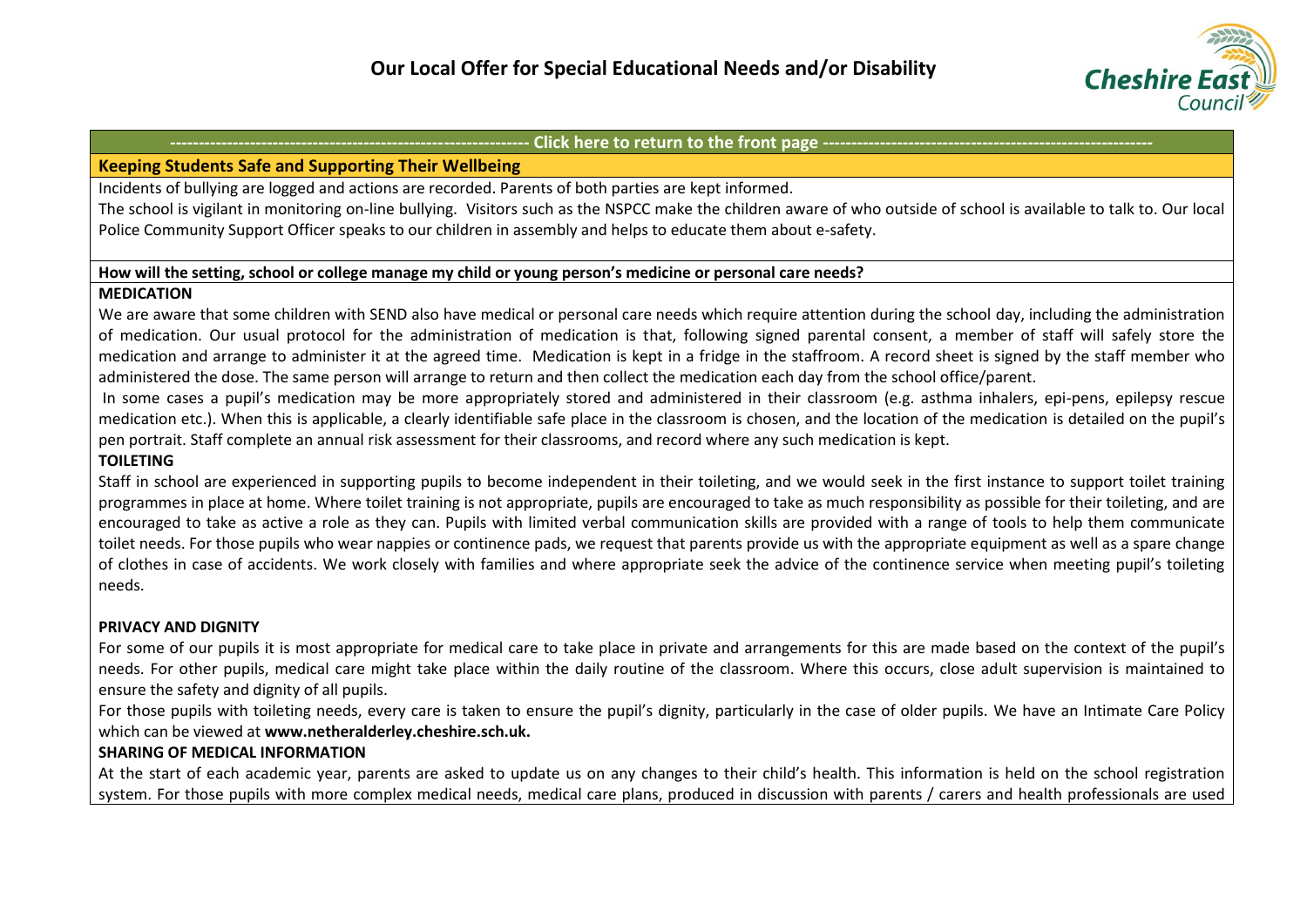

## **Keeping Students Safe and Supporting Their Wellbeing**

and these held by the class teachers. For those pupils with medical conditions which can present with medical emergencies, a clear and detailed plan is made alongside parents and carers detailing the procedure to be followed in the event of an emergency. This information is held by the class teacher and a brief outline is also held in the school office and in the staff room so that other adults can act swiftly in an emergency.

## **MEDICAL APPOINTMENTS**

Where pupils need to take extended periods of time off to attend medical appointments, parents are encouraged to discuss how best to support the pupil with the class teacher in the first instance. Sometimes it is appropriate to provide additional "catch up work" for completion at home, at other times it is possible to arrange for appointments to coincide with subjects in which the pupil is stronger. Wherever possible the school will work flexibly to support pupils who miss work due to unavoidable medical appointments or through illness.

## **TRAINING**

Staff undertake regular first aid training and are trained by the school nurse in the administration of rescue medication such as epi pens and asthma inhalers as required. When necessary, the school seeks out relevant training to address the specific needs of pupils. A range of mid-day supervisors and school club staff are also trained so that children are safe at all times.

## **What support is available to assist with my child or young person's emotional and social development?**

Personal Social and Emotional wellbeing is at the heart of our curriculum, and class teachers address this through regular sessions in class. Staff promote an environment in which positive personal relationships can flourish, and seek to support children in managing their emotions and relationships on a day to day basis. For those requiring further support, the school uses support staff to deliver dedicated sessions. This may be based on a commercial package, but are very often a bespoke programme tailored to the individual's needs. A parent who feels that their child is displaying high levels of emotions should seek support from their GP.

## **What support is there for behaviour, avoiding exclusions and increasing attendance?**

## **BEHAVIOUR**

The school has a clear behaviour policy displayed on our website: www.netheralderley.cheshire.sch.uk

It is implemented consistently and a child friendly version is displayed in all classrooms. Where pupils are unable to follow this policy or require additional support with behaviour, a range of measures are used to support them in adhering to the school rules. For some pupils this involves alternative arrangements at key "trigger points" during the day, for others this may involve a "time out" arrangement enabling pupils to find a designated safe space at times of stress. A key focus of the school in supporting pupil's whose behaviour is challenging is to firstly understand this behaviour. We seek to implement strategies to support pupils in avoiding the repetition of these behaviours. Our focus is on proactively avoiding behaviours, de-escalating emotional incidents, and supporting pupils to change their own behaviours. We work flexibly in response to pupil behaviour, and aim to find creative strategies to support pupils in managing their behaviour.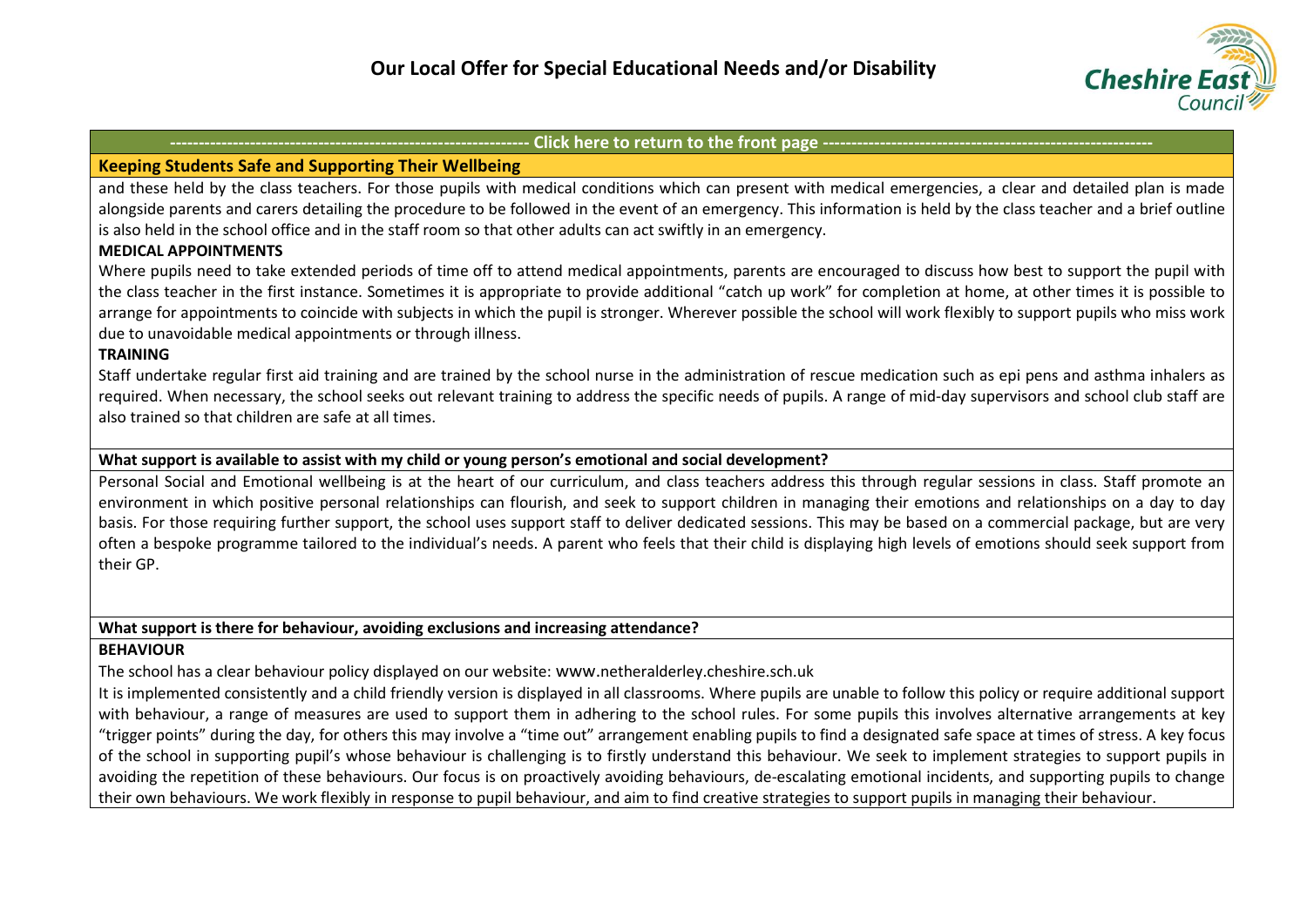

## **Keeping Students Safe and Supporting Their Wellbeing**

## **EXCLUSION**

It is very rare that we would consider exclusion for any pupil. Our arrangements for dealing with exclusions are outlined in our Behaviour Policy at www. netheralderley.cheshire.sch.uk. Whilst we carefully consider the circumstances in which an incident may have occurred, there are certain behaviours that the school and its governing body consider to be absolute grounds for exclusion: racist, sexist or homophobic behaviour or violence towards others.

## **ATTENDENCE**

We take active steps to improve attendance. The children receive awards for full attendance at the end of each term. Our Educational Welfare Officer works closely with families where attendance is of concern to find holistic ways to improve the situation.

## **Click here to return to the front page ----------**

## <span id="page-10-0"></span>**Working Together & Roles**

## **What is the role of my child or young person's class teacher?**

The class teacher has the overall responsibility for pupil's learning and their day to day wellbeing in school. They are the first port of call for pupils and parents, and act as a hub for information about the pupil. Class teachers are expected to plan and deliver appropriate learning opportunities for all pupils, and to ensure that any resources in place to support pupil learning are used efficiently (e.g. additional adults, physical prompts, and interventions). Whilst children may take part in additional support groups, the responsibility for the learning of these pupils remains with their class teacher.

#### **Who else has a role in my child or young person's education?**

The Head teacher oversees the running of the school, ensuring that all elements of a pupil's education are in place. The school SENCO has responsibility for coordinating the provision for pupils with SEND. She may work individually with pupils, or carry out assessments where required. In addition to the class teacher and SENCO, pupils might come into contact with a range of professionals brought in to work with a pupil such as a Speech and Language Therapist, a Play therapist, an Occupational Therapist, an Educational Psychologist or the school nurse (parental consent is required for any contact with any of these professionals). Our teaching assistants are skilled and experienced. When appropriate they provide intervention programmes under the guidance of the teaching staff and work in classrooms supporting pupils in small groups. For pupils with the highest levels of need, an additional adult might be assigned to work with the pupil on a 1:1 basis.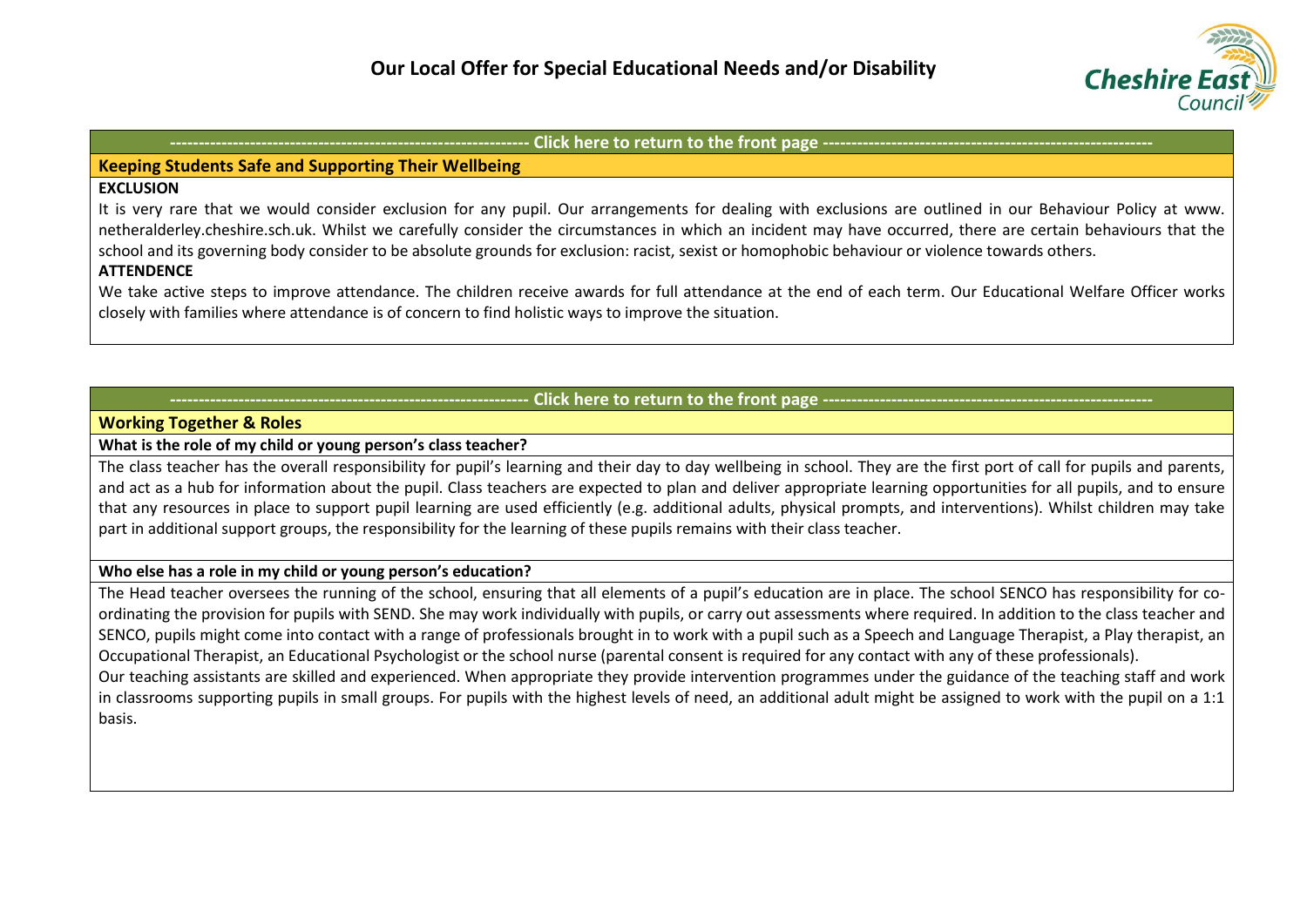

#### **Working Together & Roles**

**How does the setting, school or college ensure that information about a child's SEND or EHC plan is shared and understood by teachers and all relevant staff who come into contact with that child?**

We use a password protected integrated pupil tracking system for all electronic data in school which highlights pupils SEND and medical needs to all staff who log into the system. Staff can also interrogate the registration system to find additional details such as the address and contact details of parents and carers. Information about SEND needs of pupils are noted on pupil's support plans, and these documents will signpost staff to the more detailed documents where required.

Education, Health and Care Plans (EHCPs) are shared with class teachers and learning support staff as appropriate. Regular discussions take place over how the child's needs are being met and whether any changes in provision are needed. The staff review this formally once per term and feedback to the Head teacher and SENCO. Teachers meet with parents of children with SEND at least once per term. EHCPs are also reviewed annually with input from all professionals from different agencies involved.

## **What expertise is available in the setting, school or college in relation to SEND?**

All school staff have a good awareness of SEND through regular staff meetings and formal professional training. The SENCO supports staff in developing their practice in relation to the specific needs of the pupils in their classes.

The SENCO is a specialist member of staff. Our school is adapted for wheelchair users and our staff have training in safe manual handling.

#### **Which other services do you access to provide for and support pupils and students with SEND (including health, therapy and social care services)?**

The school works with a wide range of services. We have close links with health professionals, for example, Child and Adolescent Mental Health Services (CAHMS) Speech and Language Therapy and Occupational Therapy. We work closely with social care teams, as well as with Cheshire East Advice, Information and Support. After a referral has been accepted, some of our pupils access this additional provision.

We regularly organise multi-agency meetings to discuss pupil's needs, and aim to ensure good communication with these groups in order to meet the need of pupils and their families.

**Who would be my first point of contact if I want to discuss something?**

The child's class teacher should be the first person contacted to discuss a concern. They will be able to reassure or guide parents as to what the best course of action might be. A follow-up meeting may be arranged with the SENCO.

#### **Who is the SEN Coordinator and how can I contact them?**

Our SENCO is Mrs Elizabeth Greenwood. Parents may telephone the office to make an appointment to see the SENCO or she can be contacted at **[egreenwood@netheralderley.cheshire.sch.uk](mailto:egreenwood@netheralderley.cheshire.sch.uk)**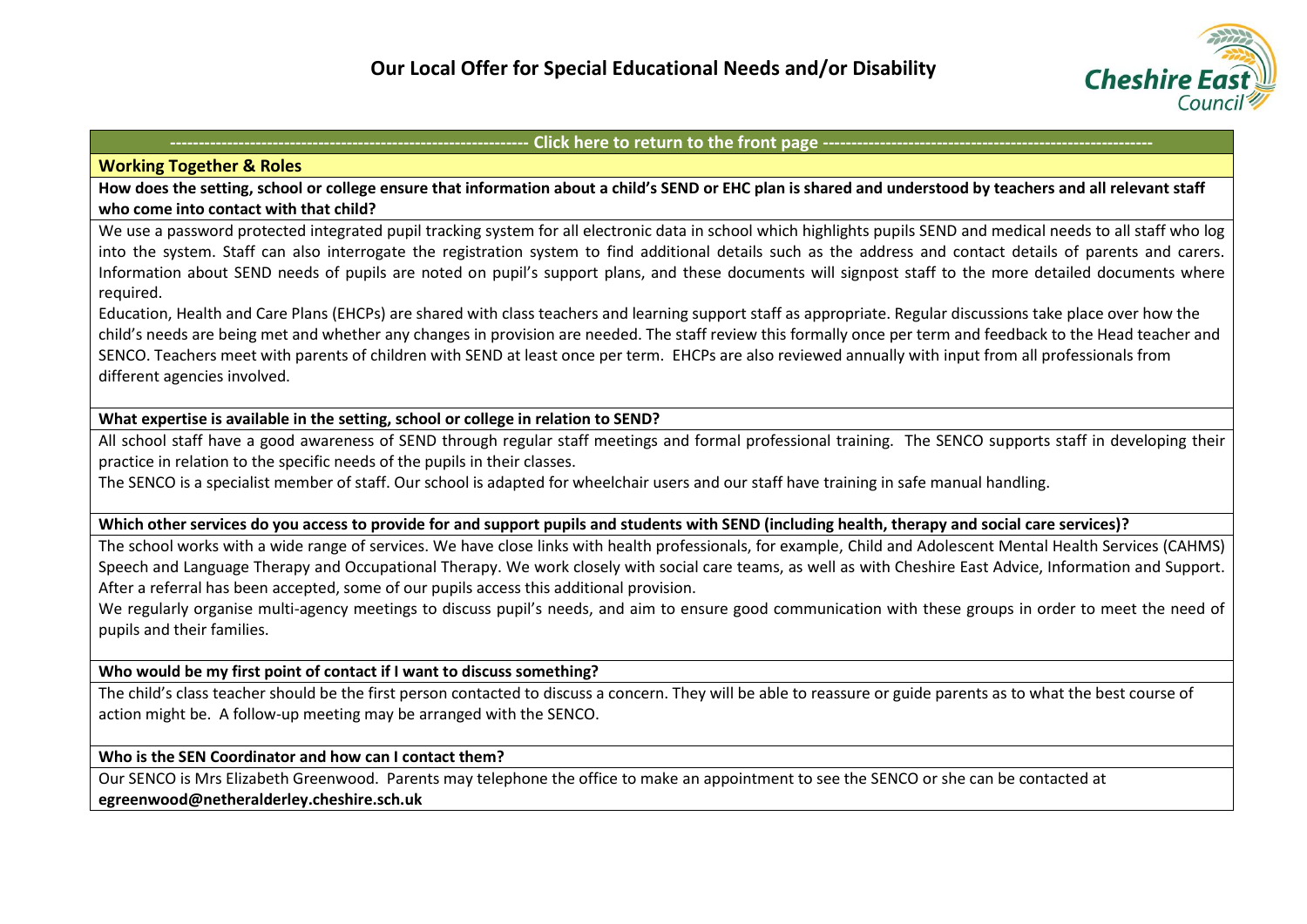

#### **Working Together & Roles**

#### **What roles do have your governors have? And what does the SEN governor do?**

The school governors share the responsibility for ensuring the quality of provision across the school. However there is a designated governor for SEND who has regular meetings with the SENCO to ensure that all pupils, including those who are looked after, make progress.

## **How will my child or young person be supported to have a voice in the setting, school or college?**

Every effort is made to ensure that the opinions, thoughts and feelings of our pupils are at the heart of the decisions made about their education. Pupil's opinions are sought at a level which is accessible to the individual. For some learners, this might mean that they are supported to attend meetings with professionals, for others this might mean enabling them to contribute to meetings without actually attending (e.g. opinions expressed via written or scribed means). Younger or less able children are given the opportunity to contribute their ideas in discussions, which take place with a familiar adult who acts as an advocate for them at any meetings. Often this will be a teaching assistant or their class teacher.

We have an active School Council who takes responsibility for sharing pupil views with the Senior Staff. All children have the opportunity to be elected to this body as selected by their class.

#### **What opportunities are there for parents to become involved in the setting/school/college and/or to become governors?**

Parents are encouraged to take an active role in the setting. Many parents volunteer in school e.g. hearing readers, accompanying trips etc. There are opportunities to join the Parent Teacher Association who organise events and fundraise on behalf of the school. Parent governors sit on the governing body and when their term of office expires, details of how to stand are advertised in the school newsletter. Parents also share their expertise and talents during our annual Aspirations week**.**

#### **What help and support is available for the family through the setting, school or college?**

We recognise that the paperwork that often accompanies the provision of a child with SEND can often be daunting. Most class teachers are very familiar with this and can help parents interpret reports. The SENCO is available if parents need more detailed explanations or support. She can signpost parents to other agencies who may be able to offer further help.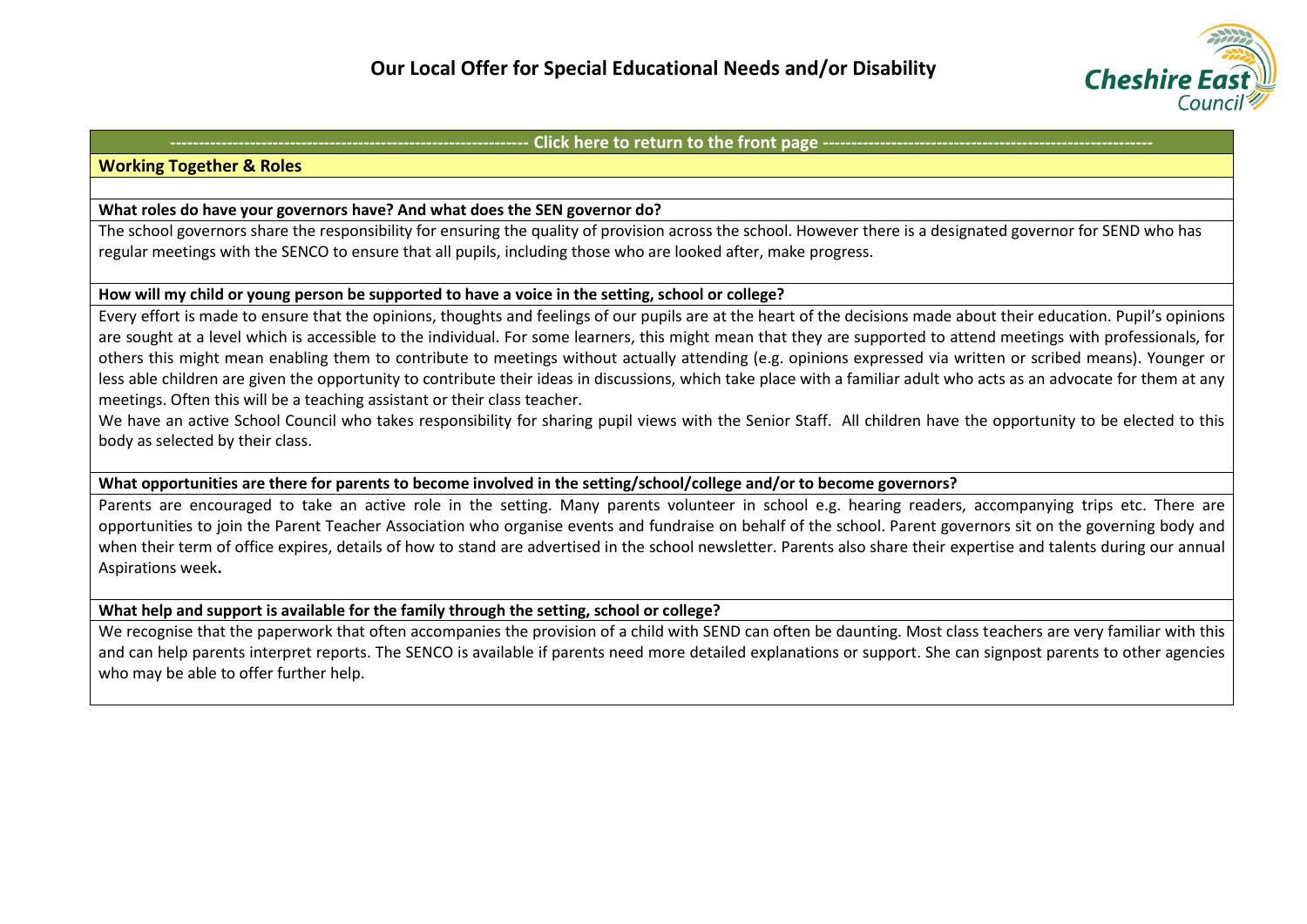

<span id="page-13-0"></span>

| ------------------- Click here to return to the front page -------------------------                                                                                                                                                                                                                                                                                                                                                                                                                                                                                                                                                                                                                                                                                                                     |                                                                                                                       |  |  |  |  |  |
|----------------------------------------------------------------------------------------------------------------------------------------------------------------------------------------------------------------------------------------------------------------------------------------------------------------------------------------------------------------------------------------------------------------------------------------------------------------------------------------------------------------------------------------------------------------------------------------------------------------------------------------------------------------------------------------------------------------------------------------------------------------------------------------------------------|-----------------------------------------------------------------------------------------------------------------------|--|--|--|--|--|
| <b>Inclusion &amp; Accessibility</b>                                                                                                                                                                                                                                                                                                                                                                                                                                                                                                                                                                                                                                                                                                                                                                     |                                                                                                                       |  |  |  |  |  |
| How will my child or young person be included in activities outside the classroom, including trips?                                                                                                                                                                                                                                                                                                                                                                                                                                                                                                                                                                                                                                                                                                      |                                                                                                                       |  |  |  |  |  |
| As an inclusive school setting, we seek to ensure that all pupils regardless of need are able to attend enrichment opportunities such as after school clubs, school                                                                                                                                                                                                                                                                                                                                                                                                                                                                                                                                                                                                                                      |                                                                                                                       |  |  |  |  |  |
| trips etc., therefore we work creatively and flexibly to make relevant adaptations to enable pupils with SEND to attend. For example, this might mean offering                                                                                                                                                                                                                                                                                                                                                                                                                                                                                                                                                                                                                                           |                                                                                                                       |  |  |  |  |  |
| support to pupils attending after school clubs, booking accessible accommodation for residential trips etc. We have a range of extra-curricular school clubs and                                                                                                                                                                                                                                                                                                                                                                                                                                                                                                                                                                                                                                         |                                                                                                                       |  |  |  |  |  |
| activities, which change each term (details available on the website http://www.netheralderley.cheshire.sch.uk/page/extra-curricular-provision/41075).                                                                                                                                                                                                                                                                                                                                                                                                                                                                                                                                                                                                                                                   |                                                                                                                       |  |  |  |  |  |
| Sometimes clubs take place at lunchtime, which offers children who find a long social break difficult, an alternative activity.                                                                                                                                                                                                                                                                                                                                                                                                                                                                                                                                                                                                                                                                          |                                                                                                                       |  |  |  |  |  |
|                                                                                                                                                                                                                                                                                                                                                                                                                                                                                                                                                                                                                                                                                                                                                                                                          |                                                                                                                       |  |  |  |  |  |
| How accessible is the setting/school/college environment?                                                                                                                                                                                                                                                                                                                                                                                                                                                                                                                                                                                                                                                                                                                                                |                                                                                                                       |  |  |  |  |  |
|                                                                                                                                                                                                                                                                                                                                                                                                                                                                                                                                                                                                                                                                                                                                                                                                          |                                                                                                                       |  |  |  |  |  |
| Is the building fully wheelchair accessible? $\blacksquare$                                                                                                                                                                                                                                                                                                                                                                                                                                                                                                                                                                                                                                                                                                                                              |                                                                                                                       |  |  |  |  |  |
| Details (if required)                                                                                                                                                                                                                                                                                                                                                                                                                                                                                                                                                                                                                                                                                                                                                                                    | Our school is on a single level. It has a ramp for wheelchair access into the main reception and from the playground. |  |  |  |  |  |
|                                                                                                                                                                                                                                                                                                                                                                                                                                                                                                                                                                                                                                                                                                                                                                                                          |                                                                                                                       |  |  |  |  |  |
| Are disabled changing and toilet facilities available? Ø                                                                                                                                                                                                                                                                                                                                                                                                                                                                                                                                                                                                                                                                                                                                                 |                                                                                                                       |  |  |  |  |  |
| Details (if required)                                                                                                                                                                                                                                                                                                                                                                                                                                                                                                                                                                                                                                                                                                                                                                                    | We have1 toilet adapted for wheelchair users.                                                                         |  |  |  |  |  |
| Do you have parking areas for pick up and drop offs? $\overline{\mathbf{v}}$                                                                                                                                                                                                                                                                                                                                                                                                                                                                                                                                                                                                                                                                                                                             |                                                                                                                       |  |  |  |  |  |
| Details (if required)                                                                                                                                                                                                                                                                                                                                                                                                                                                                                                                                                                                                                                                                                                                                                                                    | We have disabled parking at the front of the school.                                                                  |  |  |  |  |  |
| Do you have disabled parking spaces for students (post-16 settings)? $\square$                                                                                                                                                                                                                                                                                                                                                                                                                                                                                                                                                                                                                                                                                                                           |                                                                                                                       |  |  |  |  |  |
| Details (if required)                                                                                                                                                                                                                                                                                                                                                                                                                                                                                                                                                                                                                                                                                                                                                                                    | N/A                                                                                                                   |  |  |  |  |  |
| The school makes every effort to provide reasonable adjustments to ensure that its facilities are accessible. Our building offers full access to children with physical<br>disabilities. Pupils with SEND are supported to access the facilities available to their peers, for example by providing large print text for those with visual<br>impairments, providing additional adult support for sports sessions etc. Where required, the school seeks to make reasonable adjustments to the auditory and<br>visual environment for those learners with sensory impairments. The school accessibility plan can be found on our website<br>We aim to personalise communication to suit families. For those who find it difficult to access written documents we communicate in person, by phone or text. |                                                                                                                       |  |  |  |  |  |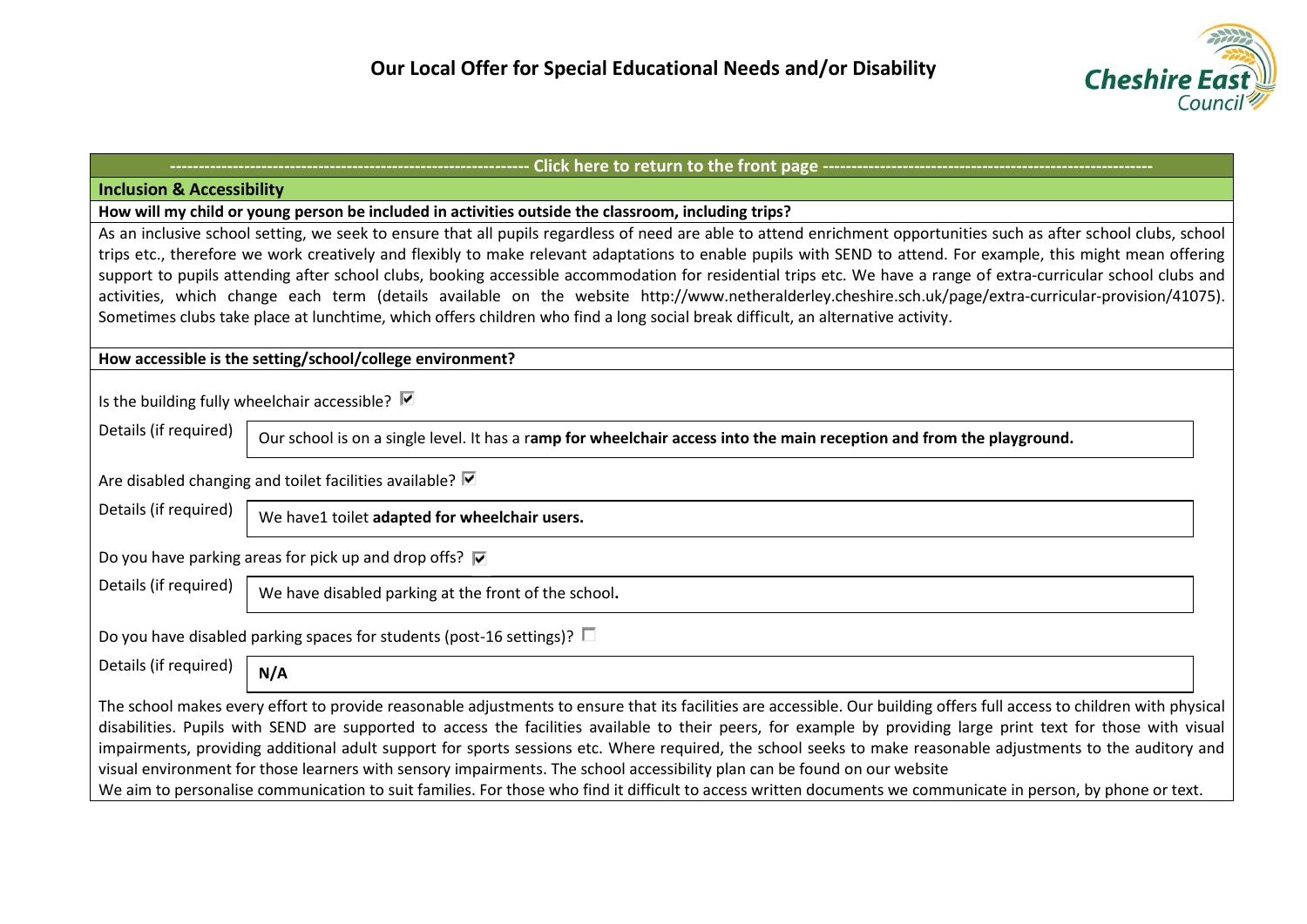

#### <span id="page-14-0"></span>**Transition**

## **Who should I contact about my child/young person joining your setting, school or college**

The school complies fully with the Equality Act 2010 and the School Admissions Code 2012 in relation to the arrangements for the admission of disabled pupils. Where the school is oversubscribed, all children are admitted in accordance with the published oversubscription criteria. Where a child is disabled the school will make reasonable adjustments and provide auxiliary aids or services where reasonable to ensure that no disabled child is placed at a substantial disadvantage compared to other pupils. For information about entry please email the main school office (**[admin@netheralderley.cheshire.sch.uk](mailto:admin@netheralderley.cheshire.sch.uk)**) who will discuss the application process with you.

## **How can parents arrange a visit to your setting, school or college? What is involved?**

We offer a range of transition visits for new reception pupils, which take place in the summer term each year. However, we encourage the families of pupils with SEND to arrange a separate visit with the school SENCO and class teachers so that information which specifically relates to your child's requirements can be shared. This can be arranged by emailing the SENCO.

## **How will you prepare and support my child or young person to join your setting, school, or college and how will you support them to move on to the next stage, or move on to adult life? (as applicable for setting)**

## **ENTRY**

Prior to entry to our school, it is usual for families of pupils with SEND to visit for an informal tour of the school with the Head Teacher and the school SENCO. For pupils who will be able to access mainstream learning opportunities, information from this meeting is then shared with the prospective class teacher. For those pupils with a higher level of need if it is agreed at this point that the school is able to meet the pupil's needs, a multi-agency Action for Inclusion meeting is held. This meeting is an opportunity for families and professionals to share information about the pupil and for actions to be set to ensure the pupil is appropriately included. Following this meeting, the school considers the provision necessary and if appropriate takes steps to acquire any resources needed to implement the provision. The action plan is then reviewed either prior to entry or shortly after. If required, we will arrange an informal home visit to meet the child and family of a reception age child prior to starting school in September.

## **TRANISTION TO NEW SETTINGS**

Wherever possible we prepare pupils for transition to new settings in a manner most appropriate to the individual. For some pupils this takes the form of additional visits to the new setting, for others this might be working through materials which address key aspects of the new setting. We work closely with families at this time to ensure consistency of information. We have good links with our local high schools and work closely with the staff from those settings. We can advise parents and families when making decision about secondary provision. The Cheshire East Borough SENCO can also offer guidance as to what provision might best suit an individual child.